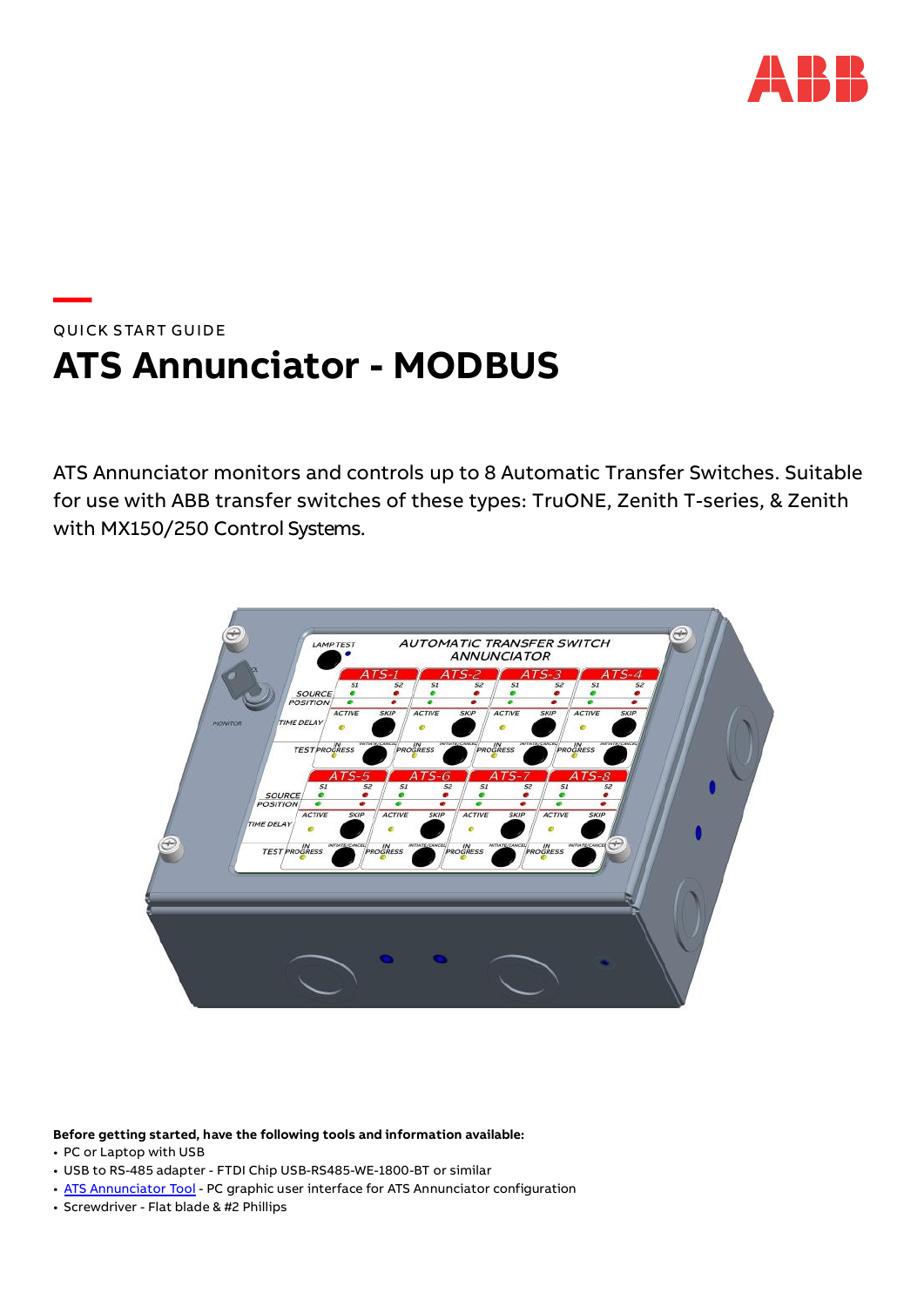Review Information sections before beginning installation. Information sections follow installation steps :

Note: For TruONE & Zenith T-series annunciator applications please verify that Step 6.7 has been properly completed. Failure to set TruONE and Zenith T-series parameters as stated may result in improper operation.

**—**

### **Step 1 - Mount Annunciator**

- 1. Attach both mounting brackets to unit 2 screws each bracket Brackets may be attached to top and bottom or left and right sides. Orient brackets for wall or flush mount.
- 2. Mount unit to desired NEMA-1 location.



**— Step 2 - Run Conduits**

Run conduits

**—**

Between the Annunciator and all ATSs. Between the Annunciator and the power source.

Knockouts are located on all 4 sides of the Annunciator.



**Step 3 - Ground Annunciator** Ground to 6-32 stud inside box.

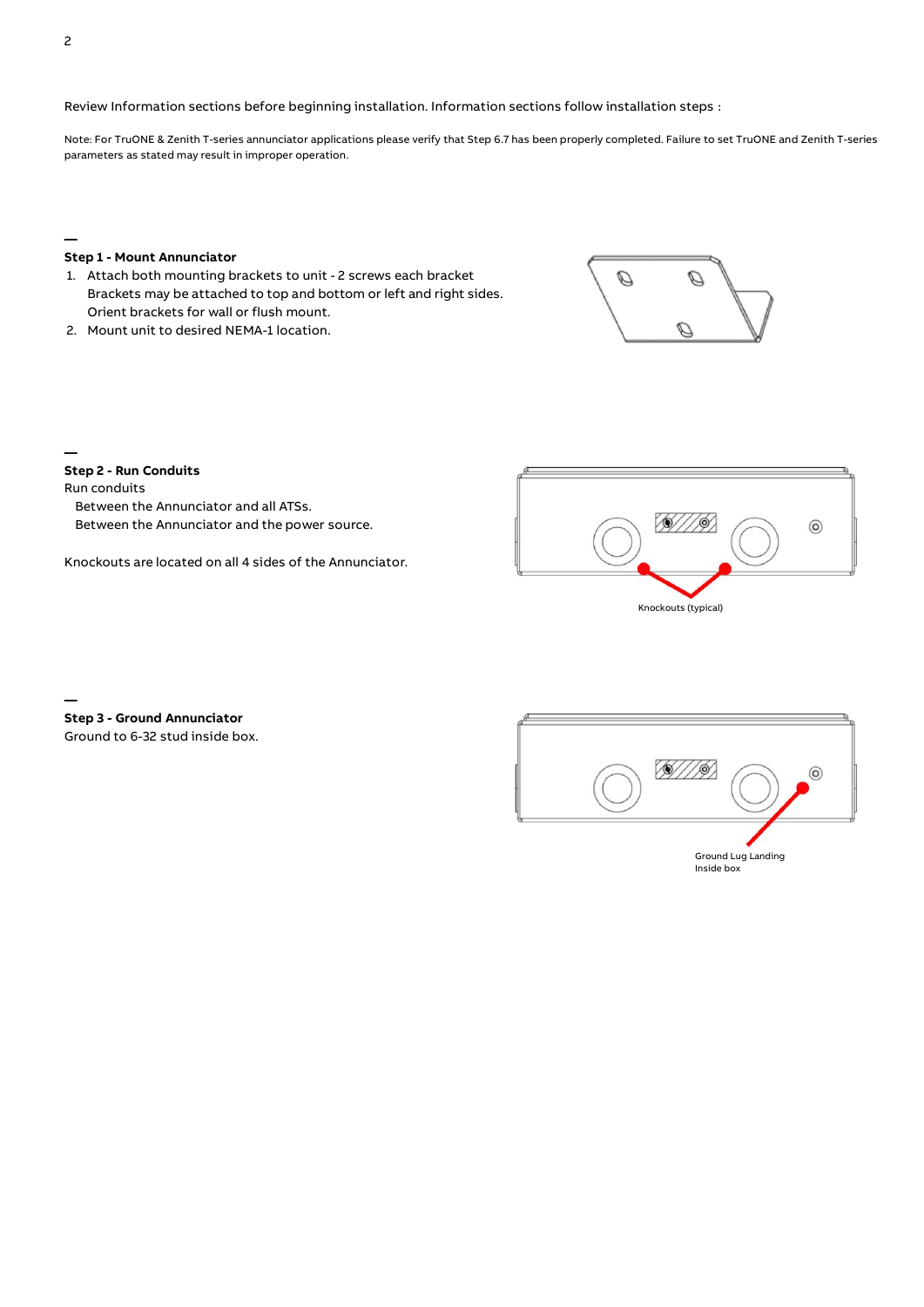# **Step 4 - Connect MODBUS Networks**

**—**

MODBUS networks - See Information: MODBUS Networks

- Networks may be either Singularly Terminated or Doubly Terminated.
- The Annunciator has two separate MODBUSs.

# ATS MODBUS connects to ATSs - 8 max.

PC MODBUS connects a PC to Annunciators - max 32.

MODBUS connections are made to a detachable terminal block.

- 1. Open Annunciator remove front cover screws.
- 2. Connect MODBUS cables 3.
	- a. ATS MODBUS to ATSs
	- b. PC MODBUS to PC and additional Annunciators if present.
- 3. Terminate ATS MODBUS typically in the ATS at one or both ends of the bus.
- 4. Terminate the PC MODBUS at its non-PC end (typical):<mark>[1.</mark>
	- a. The Annunciator at the non-PC end of the bus: Place jumper across HDR5 positions 2&3.
	- b. All other Annunciators: Place jumper across HDR5 positions 1&2.



MODBUS Detachable Terminal Block (HDR4)



Annunciator Card - on inside of front cover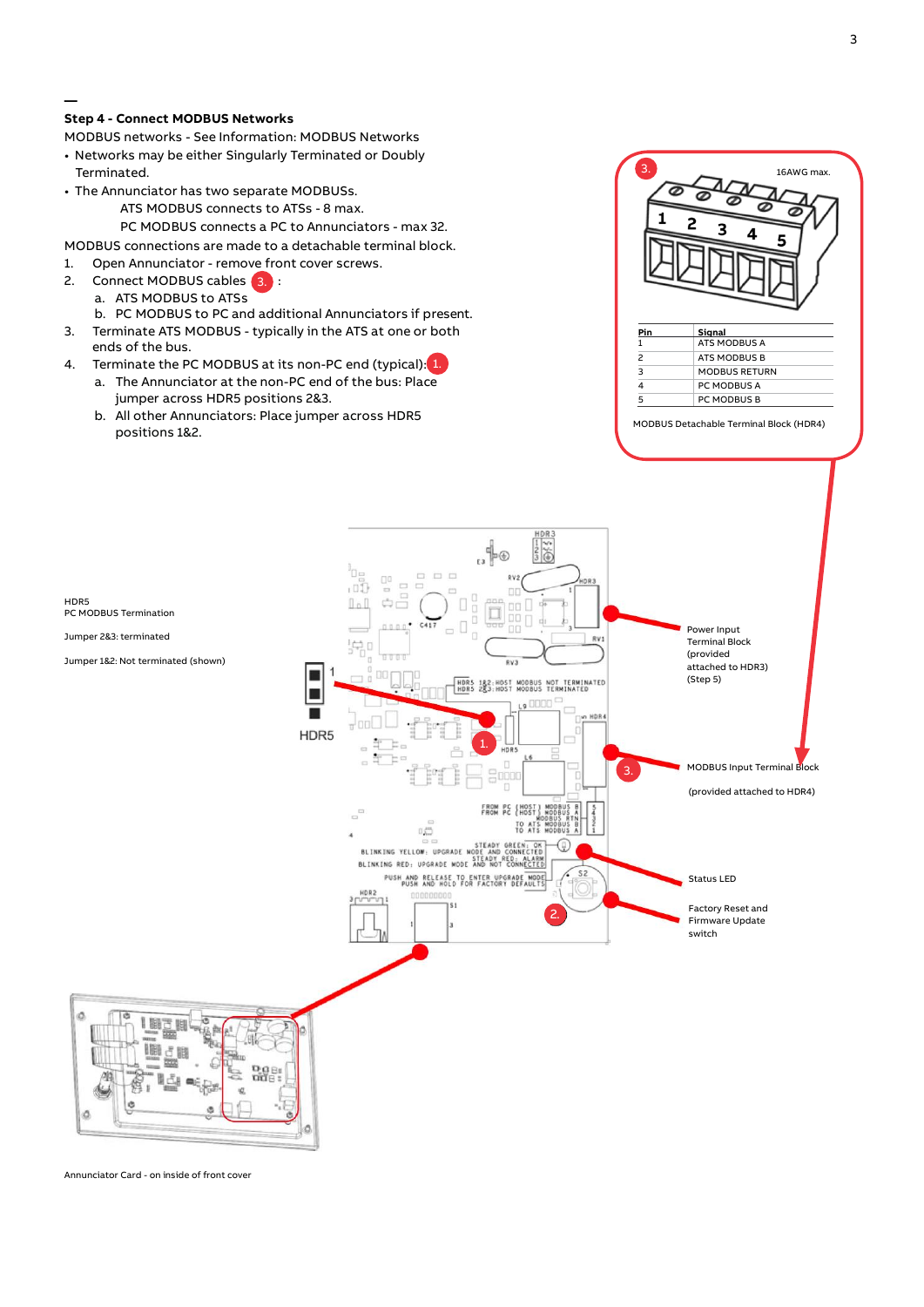**Step 5 - Connect Power** Power connections are to a detachable terminal block (provided attached to HDR3, see Step 4 figure).

 $\triangle$ Input voltage range: 16 - 30VAC or VDC



#### **— Step 6 - Configure Annunciator - ATS Annunciator Tool**

The ATS Annunciator Tool is graphic user interface that runs on a PC and communicates with the Annunciator via the PC MODBUS connection through an external USB to RS-485 adapter.

| Serial Port<br>USB Serial Port (COM11)                           | PC Serial Port Settings<br>۰ | Baud Rate:<br>9600 | 2 <br>۰                             | Stop Bits:           | ۰              | Parity :<br>None<br>۰       | Query Timeout (ms) :<br>300 |         | ۰                            | 6.<br><b>Disconnect</b> |         |                                                                 |                       |             |
|------------------------------------------------------------------|------------------------------|--------------------|-------------------------------------|----------------------|----------------|-----------------------------|-----------------------------|---------|------------------------------|-------------------------|---------|-----------------------------------------------------------------|-----------------------|-------------|
| <b>Annunciator Information</b><br>Firmware Version: 9.8          |                              |                    | $\overline{2}$<br>Annunciator ID: 1 |                      |                |                             |                             |         |                              |                         |         | Annunciator ID:<br>2.                                           | 14<br>16              |             |
| From PC (Host) MODBUS Port Settings<br><b>Baud Rate:</b><br>9600 | Stop Bits:<br>$\overline{2}$ | ۰                  | Parity:<br>None                     | ۰                    | $\overline{0}$ | Response Delay (ms):        | ۰                           | 3.      | Annunciator ID:<br>٠         | Submit                  |         | Parity:                                                         | 3.<br>Annunciator ID: |             |
| <b>O ATS MODBUS Port Settings</b>                                |                              |                    |                                     |                      |                |                             |                             |         |                              |                         |         |                                                                 |                       |             |
|                                                                  |                              |                    |                                     |                      |                |                             |                             |         |                              |                         |         |                                                                 |                       |             |
|                                                                  | <b>Baud Rate:</b>            |                    | Stop Bits:                          |                      | Parity:        |                             |                             |         |                              |                         |         |                                                                 |                       |             |
|                                                                  | 9600                         | 2<br>×             |                                     | ۰                    | None           |                             |                             |         |                              | Submit                  |         | $\frac{6}{7}$                                                   |                       |             |
|                                                                  | $ATS - 1:$                   | $ATS - 2:$         | $ATS - 3:$                          |                      | $ATS - 4:$     | $ATS - 5:$                  | $ATS - 6:$                  |         | $ATS - 7:$                   | $ATS - 8:$              |         |                                                                 |                       |             |
| $\overline{4}$                                                   | ۰                            | None               | $\overline{3}$                      | $\blacktriangledown$ | None<br>۰      | 5<br>$\blacktriangledown$   | None                        |         | None<br>$\blacktriangledown$ | None                    |         | T 8<br>- 9<br>- 10<br>- 11                                      |                       |             |
|                                                                  | 500<br>٠                     | 500                | 500                                 | $\bullet$            | 500<br>۰       | 500<br>$\blacktriangledown$ | 500                         |         | 500<br>۰                     | 500                     | $\cdot$ |                                                                 |                       | $ATS - 1$ : |
| Interpacket Delay:<br>Query Timeout:                             | 500<br>۰                     | 500                | 500<br>۰                            | $\cdot$              | 500<br>۰       | 500<br>۰                    | 500                         | $\cdot$ | 500<br>۰                     | 500                     | ۰       | $\frac{1}{2}$<br>$\frac{12}{13}$<br>$\frac{14}{15}$<br>15<br>16 |                       |             |
|                                                                  |                              |                    |                                     |                      |                |                             |                             |         |                              | Submit                  |         | 17<br>18                                                        |                       |             |
| <b>Error Count:</b>                                              | $\Omega$                     | $\Omega$           | $\overline{0}$                      | $\mathbf{0}$         |                | $\mathbf{0}$                | $\mathbf{0}$                |         | $\overline{0}$               |                         |         | $\frac{19}{20}$                                                 |                       |             |
| 5.<br><b>Reset Error Count:</b>                                  | Reset                        | Reset              | Reset                               |                      | Reset          | Reset                       | Reset                       |         | Reset                        | Reset                   |         | $+22$<br>$-23$<br>24<br>24<br>25<br>26<br>27<br>28<br>29        |                       |             |

4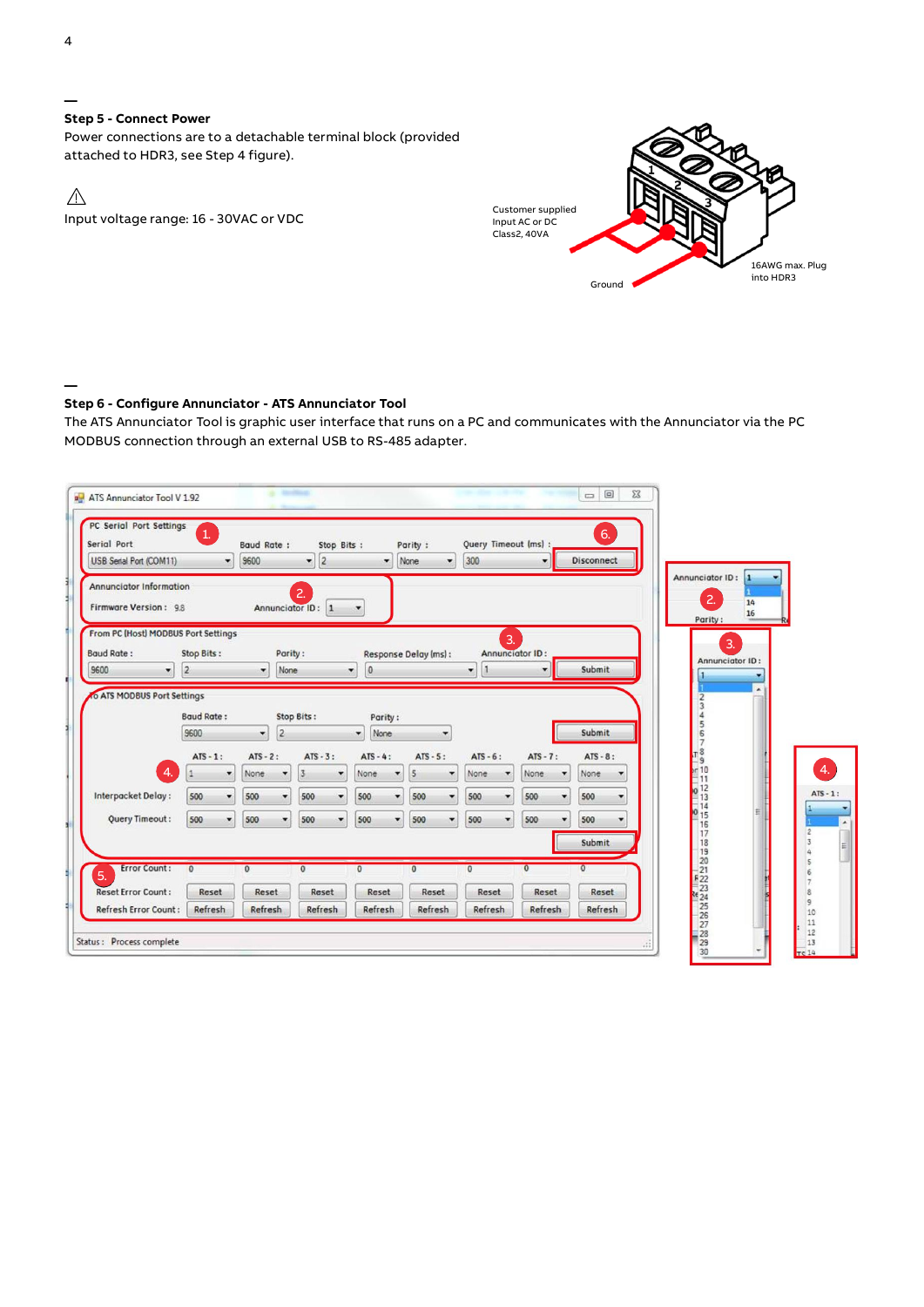- **1. PC Serial Port Settings > Serial Port**  set per the USB to RS-485 adapter instructions; **Connect .** 1. 6. 1.
- **2. Annunciator Information > Annunciator ID**  Select Annunciator to communicate with from list of connected IDs. 2. 2.
- **3. From PC (Host) MODBUS Port Settings > Annunciator ID**  Configure as specified in site installation instructions, if 3. 3 provided. 1. PC Serial Port Settings > Serial Port - set per the USB to RS-485 adapter instructions; Connect 6.<br>2. Annunciator Information > Annunciator ID - Select Annunciator to communicate with from list of<br>3. From PC (Host) MODB

Set/change Annunciator ID from list IDs (1 -32); SUBMIT.

Each Annunciator on the network must have a unique ID. Factory default ID is 1.

Procedure for setting IDs for multiple Annunciators

- a. Verify no connected Annunciator has ID = 1 View list of connected IDs 2. above.
- b. Connect a factory fresh Annunciator (ID=1).
- c. Select Annunciator ID 1 per step 2 (<mark>2. )</mark> above.
- d. Change Annunciator ID to a unique number other than 1 per step 3 ( $\,$  (3. ).
- e. Repeat from step a for additional Annunciators.

Remove Annunciators from the PC MODBUS network by removing their power connector or the PC MODBUS detachable block 6. from their circuit card (see Step 4). Then **Disconnect** and **Connect** the Annunciator Tool to re-scan the PC MODBUS. 6.

# **4. To ATS MODBUS Port Settings;** click **SUBMIT.** 4. 4.

ATS-1: through ATS-8: -

For each desired Annunciator ATS position select the desired ATS ID from list IDs (1 -247) or "None" as specified in the site installation instructions.

"None" must be selected for each Annunciator ATS position not connected to an ATS.

Click **SUBMIT**.

Multiple ATSs with the same ID will be indicated by continuously increasing error count (5. ) . See Troubleshooting (page 9).

**5.Other Settings and Controls** - as specified in site installation instructions.

**6.Repeat from step 2** for additional Annunciators.

**7. For ABB TruONE and Zenith T-series applications ONLY,** the MODBUS settings should be as follows:

| a. BAUD rate        | : Set to 9600 |
|---------------------|---------------|
| b. <b>DATA bits</b> | : 8           |
| <b>C. PARITY</b>    | : N           |

d. **STOP bits :** 1

Settings, if other than as shown above, may cause the annunciator to not operate correctly.

**Note:** Re-scan may be necessary to discover newly connected or disconnected Annunciators. Disconnect and Connect the Annunciator Tool <mark>(6.)</mark>to re-scan the PC MODBUS.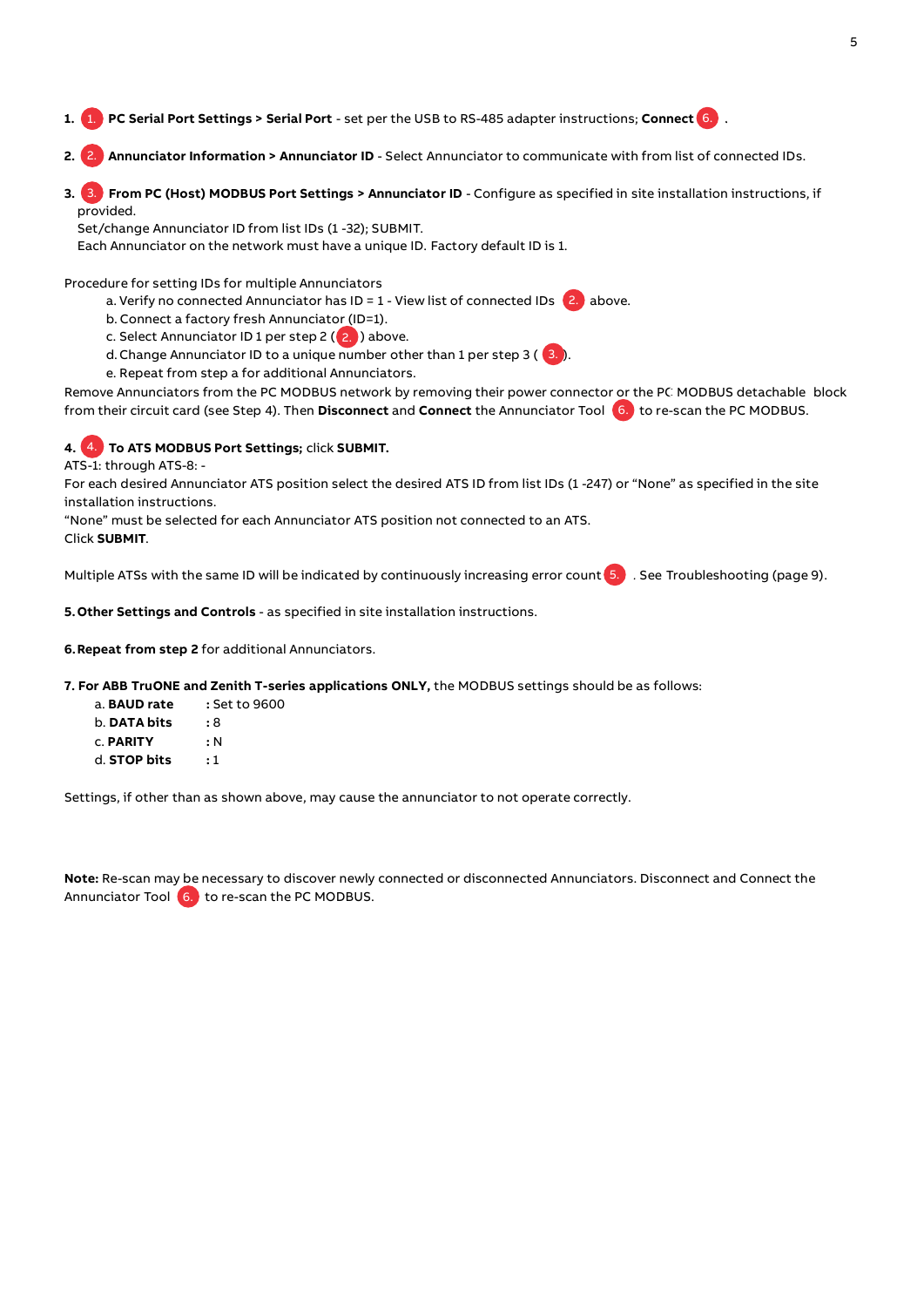# **LEDs and Operation**

| <b>Power LED</b> |                                                                                       |               |                           |                 |                           |          |                           |           |                     |   |         | <b>Power LED</b> |                                                        |               |                      |                |                 |                                          |                       |                       |                 |  |
|------------------|---------------------------------------------------------------------------------------|---------------|---------------------------|-----------------|---------------------------|----------|---------------------------|-----------|---------------------|---|---------|------------------|--------------------------------------------------------|---------------|----------------------|----------------|-----------------|------------------------------------------|-----------------------|-----------------------|-----------------|--|
| $\odot$          | <b>AUTOMATIC TRANSFER SWITCH</b><br>$\odot$<br><b>LAMP TEST</b><br><b>ANNUNCIATOR</b> |               |                           |                 |                           |          |                           |           |                     |   | $\odot$ | <b>LAMP TEST</b> | <b>AUTOMATIC TRANSFER SWITCH</b><br><b>ANNUNCIATOR</b> |               |                      |                |                 |                                          |                       |                       | $\odot$         |  |
| <b>CONTROL</b>   |                                                                                       | ATS-1         | S <sub>2</sub>            |                 | S2                        | S1       | S <sub>2</sub>            | S1        | ATS-4               |   |         | <b>CONTROL</b>   |                                                        | А             |                      |                |                 |                                          |                       |                       | ATS-4           |  |
|                  | SOURCE<br><b>POSITION</b>                                                             |               |                           |                 |                           |          |                           |           |                     |   |         |                  | <b>SOURCE</b>                                          |               | S <sub>2</sub>       |                | S <sub>2</sub>  |                                          | S <sub>2</sub>        |                       | S <sub>2</sub>  |  |
|                  |                                                                                       | ACTIVE        | <b>SKIP</b>               | ACTIVE          | SKIP                      | ACTIVE   | <b>SKIP</b>               | ACTIVE    | SKIP                |   |         |                  | <b>POSITION</b>                                        |               |                      |                |                 |                                          |                       |                       |                 |  |
| <b>MONITOR</b>   | <b>TIME DELAY</b>                                                                     |               |                           |                 |                           |          |                           | $\bullet$ |                     |   |         | <b>MONITOR</b>   | <b>TIME DELAY</b>                                      | <b>ACTIVE</b> | <b>SKIP</b>          | <b>ACTIVE</b>  | <b>SKIP</b>     | <b>ACTIVE</b>                            | <b>SKIP</b>           | <b>ACTIVE</b>         | <b>SKIP</b>     |  |
|                  |                                                                                       | TEST PROGRESS | <b>INTIATE/CANCE</b>      | <b>PROGRESS</b> | <b>INTAPECANCE</b>        | PROGRESS | <b>NEWTO: ANCIS</b>       | PROGRESS  | <b>INTWESTANCE</b>  |   |         |                  |                                                        | TEST PROGRESS | <b>NITATE/CANCEL</b> | PROGRESS       | INITIATE/CANCEL | IN<br><b>PROGRESS</b>                    | <b>INTIATE/CANCEL</b> | IN<br><b>PROGRESS</b> | INITIATE/CANCEL |  |
|                  |                                                                                       | ATS-5         |                           | A               |                           |          |                           | A         | $TS-8$              |   |         |                  |                                                        |               | $ATS-5$              | A              |                 |                                          |                       |                       | ATS-8           |  |
|                  | SOURCE                                                                                |               | 52                        |                 |                           | S1       |                           | S.        |                     |   |         |                  |                                                        |               | S <sub>2</sub>       | S1             | S <sub>2</sub>  | S1                                       | S2                    | S1                    | S <sub>2</sub>  |  |
|                  | <b>POSITION</b>                                                                       |               |                           |                 |                           |          |                           |           |                     |   |         |                  | <b>SOURCE</b>                                          |               |                      |                |                 |                                          |                       |                       |                 |  |
|                  |                                                                                       | <b>ACTIVE</b> | <b>SKIP</b>               | ACTIVE          | <b>SKIP</b>               | ACTIVE   | <b>SKIP</b>               | ACTIVE    | SKIP                |   |         |                  | <b>POSITION</b>                                        | ٠             |                      |                |                 |                                          |                       |                       |                 |  |
|                  | <b>TIME DELAY</b>                                                                     |               |                           |                 |                           |          |                           |           |                     |   |         |                  | <b>TIME DELAY</b>                                      | <b>ACTIVE</b> | <b>SKIP</b>          | <b>ACTIVE</b>  | <b>SKIP</b>     | <b>ACTIVE</b>                            | <b>SKIP</b>           | <b>ACTIVE</b>         | <b>SKIP</b>     |  |
| <b>O</b>         |                                                                                       | TEST PROGRESS | <b><i>INTWIECHATA</i></b> | <b>PROGRESS</b> | <b><i>REMISSIONER</i></b> | PROGRESS | <b><i>BITWIECHICA</i></b> | PROGRESS  | <b>INTWEEKANCEL</b> | ⊝ |         | $\bullet$        |                                                        | TEST PROGRESS | INTIATE/CANCEL       | IN<br>PROGRESS | INITIATE/CANCEL | IN<br><b>PROGRESS</b>                    | INTIATI/CANCEL        | IN<br><b>PROGRESS</b> | INITIATE/CANCEL |  |
|                  |                                                                                       |               |                           |                 |                           |          |                           |           |                     |   |         |                  |                                                        |               |                      |                |                 |                                          |                       |                       |                 |  |
|                  |                                                                                       |               |                           |                 |                           |          |                           |           |                     |   |         |                  |                                                        |               |                      |                |                 |                                          |                       |                       |                 |  |
|                  | Annunciator for MX150/250                                                             |               |                           |                 |                           |          |                           |           |                     |   |         |                  |                                                        |               |                      |                |                 | Annunciator for TruONE & Zenith T-series |                       |                       |                 |  |

nnunciator for MX150/250

Note: Graphics are for reference purpose only. See actual product for detail views

#### **KEY SWITCH**

The MONITOR position allows operation of LEDs only.

The CONTROL position allows operation of LEDs and the pushbuttons.

#### **Power LED**

Indicates Annunciator is powered.

#### **SOURCE — S1 (Normal) LED (Green)**

Indicates that the corresponding Transfer Switch has an acceptable Normal source.

#### **SOURCE — S2 (Emergency) LED (Red)**

Indicates that the corresponding Transfer Switch has an acceptable Emergency source.

### **POSITION — S1 (Normal) LED (Green)**

Indicates that the corresponding Transfer Switch load is connected to the Normal source.

# **POSITION — S2 (Emergency) LED (Red)**

Indicates that the corresponding Transfer Switch load is connected to the Emergency source.

### **TIME DELAY — ACTIVE LED (Yellow)**

Indicates that the corresponding Transfer Switch has a timer functioning. Timers monitored include all timers associated with delaying transfer in either direction.

#### **TIME DELAY — SKIP Push Button**

Immediately skip (lapse / terminate) T or W timer whichever is timing concurrent with pushbutton activation.

# ATS timers will be bypassed during a test sequence if pressed before the TEST — Initiate Push Button

# **TEST — IN PROGRESS LED (Yellow)**

Indicates the corresponding Transfer Switch is in a test mode. Indication will occur whether the test is initiated at the annunciator or locally at the ATS.

#### **TEST — INITIATE/CANCEL Push Button**

Begins/Cancels a load transfer test sequence (power loss simulation). Press and release to Begin/Cancel Test. T E S T transfers to the emergency source.

Transfer is complete when both S2 Position and Source LEDs illuminate.

Transfer is complete when both S1 Position and Source LEDs illuminate.

#### CANCEL ends the test and transfers back to the normal source.

(Key Switch must be in the Control position)

#### **LAMP TEST — Initiate Push Button**

Turns all LEDs on for approximately 10 seconds.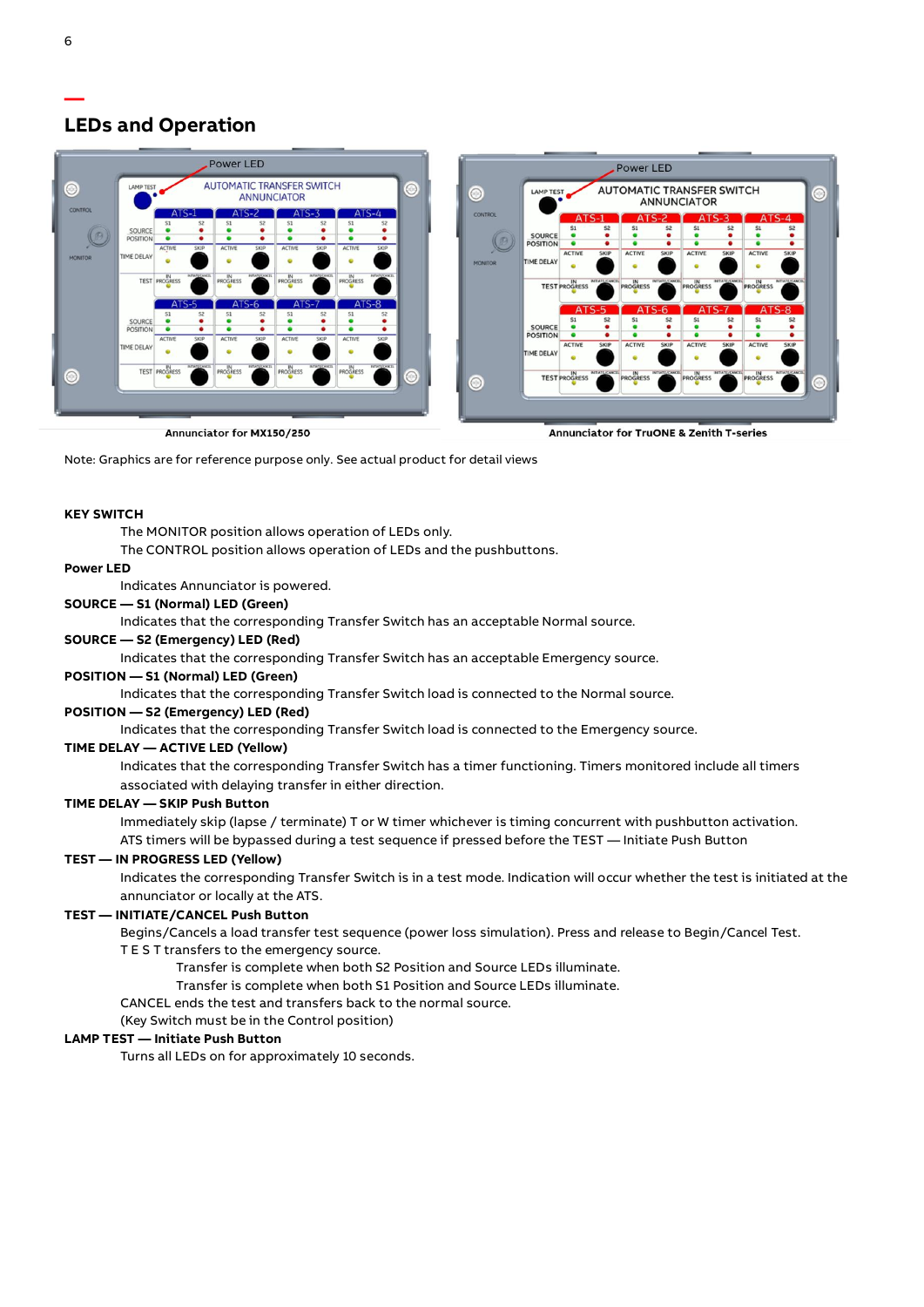# **— Information** MODBUS Networks

Networks may be either Singly Terminated or Doubly Terminated. The Annunciator has two separate MODBUSs.

- ATS MODBUS connects to ATSs. 8 max.
- PC MODBUS connects a PC to Annunciators max 32.



#### **Network Termination**

Cables:

**—**

- 300V rated insulation Belden 9463
- 600V rated insulation Belden 3072F

Resistors: 105Ω

# **Singularly Terminated Network (Daisy Chain)**

Maximum Total Network Cable Length: 500 M (1,640 ft)



# **Doubly Terminated Network (Daisy Chain)** Maximum Total Network Cable Length: 2,700 M (8,850 ft)

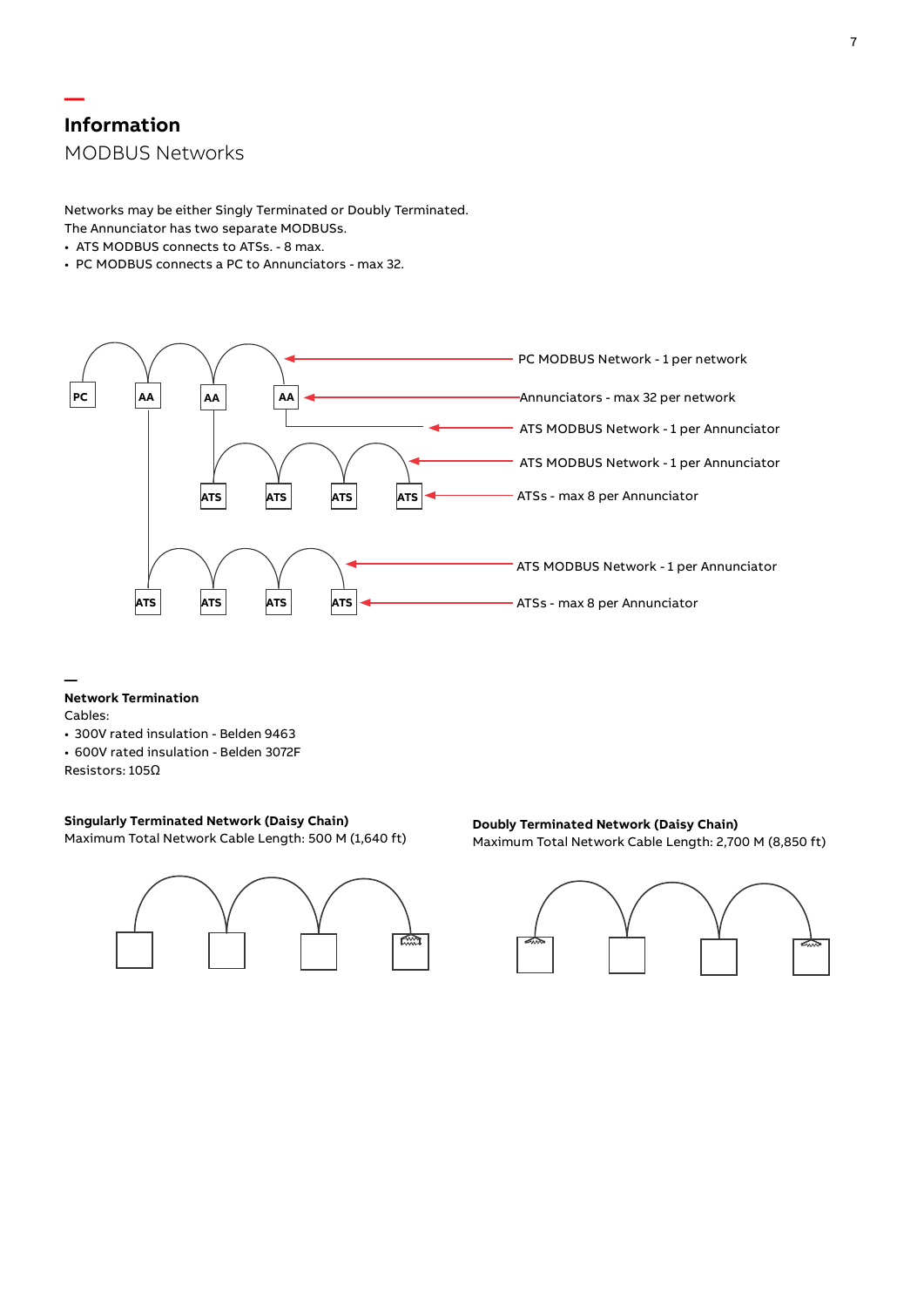# **— Information**

# **MODBUS Device IDs**

Each device on a MODBUS Network must have a unique ID. Non-unique IDs cause communications conflicts and must be resolved. See Troubleshooting.

ATS IDs are set in the ATS MODBUS interface. Annunciator IDs are set via the ATS Annunciator Tool (Step 6).

#### **— Factory reset**

Factory default settings are Annunciator ID=1 (  $2$  ) in Step 6) in and no configured ATS (  $\,$  4.) in Step 6 all "None"). Press and hold Factory Reset and Firmware Update switch until the Status LED turns red (5 seconds) - (2, )as shown in Step 4. The Status LED will be green when Reset is complete.

#### **— Firmware Update**

1.Download the Remote Upgrade Program to the PC – Contact Local service center for firmware updates.

2.Press and release Factory Reset and Firmware Update switch until the Status LED turns red (5 seconds) - 2. as shown in Step 4. The Status LED will blink red.

3.Run the Remote Upgrade Program on the PC.

- a. Establish communications with the Annunciator.
- b. Follow instructions as presented by the Remote Upgrade Program. The Status LED will be green when upgrade is complete. It may be necessary to power down and restart the annunciator to exit the programming mode.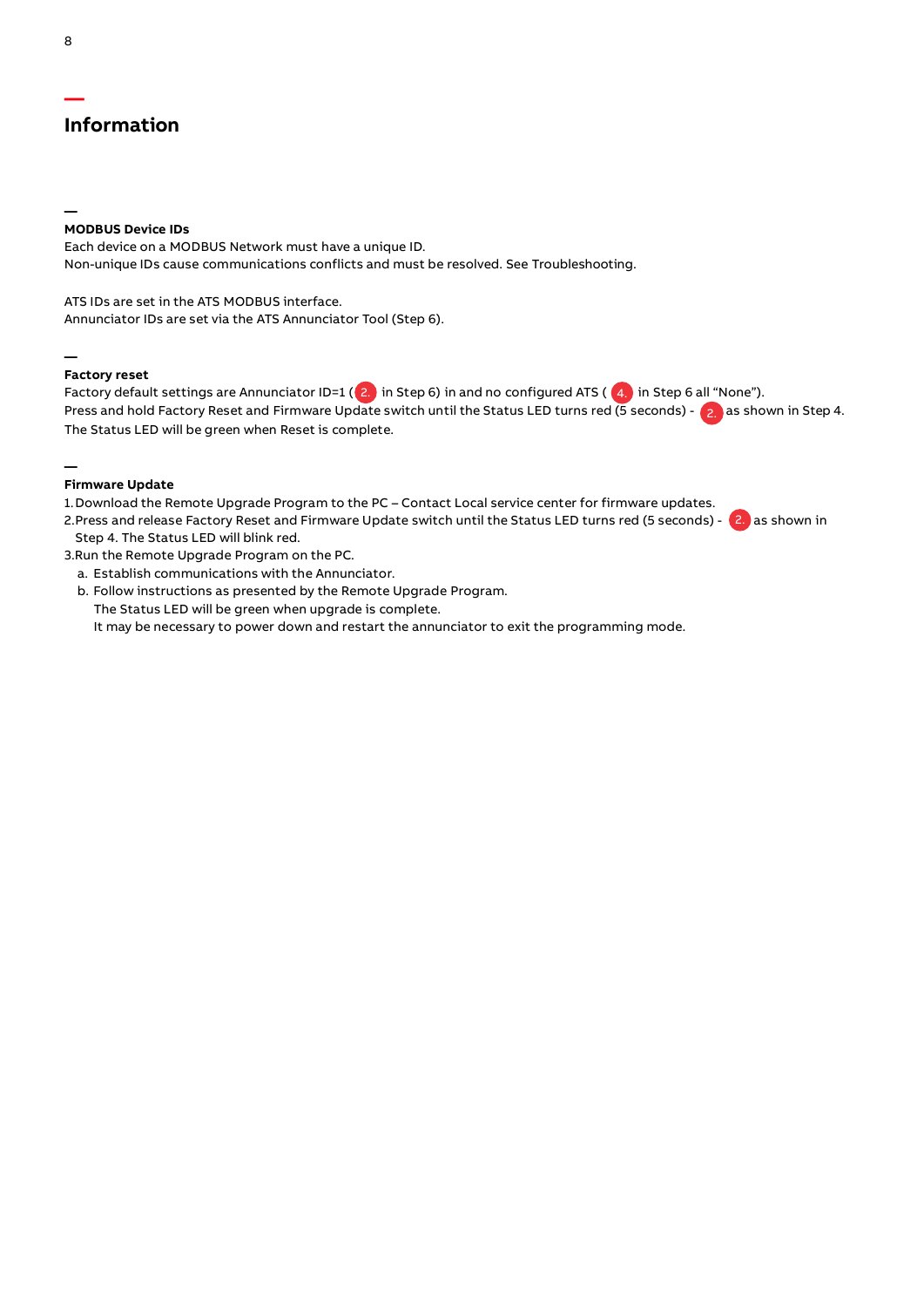# **Troubleshooting**

**—**

**—**

# **MODBUS Device Address Conflict**

Each MODBUS device must be configured with a unique address. Duplicate MODBUS IDs will cause indeterminate errors

1.Check ATS MODBUS address for unique addressing. See Step 6.

# **All LEDs Are OFF**

- 1. Check power supply for proper connection to annunciator unit. (Power LED inside unit will be ON if power supply is connected properly). See Step 5.
- 2. Twisted pair connection from MODBUS card to ATS annunciator not installed correctly. Consider reversing wires to inputs MODBUS A (point 1) and MODBUS B (point 2).

# **LEDs for One or More ATSs Are All OFF**

- 1. LEDs for ATS configured as "None" will all be OFF. See Step 6.
- 2. Are network terminations on ATS units connected?
- 3. Are all ATS units powered?
- 4. Are all ATS units equipped with network interface cards?

# **Position and Source Availability LEDs Flash ON and OFF**

This indicates that network connections are open between annunciator and corresponding ATS.

- 1. Is one of more ATS configured as present (not "None"), but not present on the network?
- 2. Are network terminations on remote ATS units connected?
- 3. Are all ATS units powered?
- 4. Are all ATS units equipped with optional MODBUS Interface Card
	- a. See 71R-2200 for MX150/250 MODBUS network card information
		- b. See [TruOne ATS Register Map](https://search.abb.com/library/Download.aspx?DocumentID=TruOne%20ATS%20Register%20Map&LanguageCode=en&DocumentPartId=&Action=Launch) for TruONE MODBUS network card information

# **Specifications and Application**

- Contact local sales center for specifications and ordering information.
- Installation Environment Install in Network Telecommunication Facilities, OSP, or where NEC applies.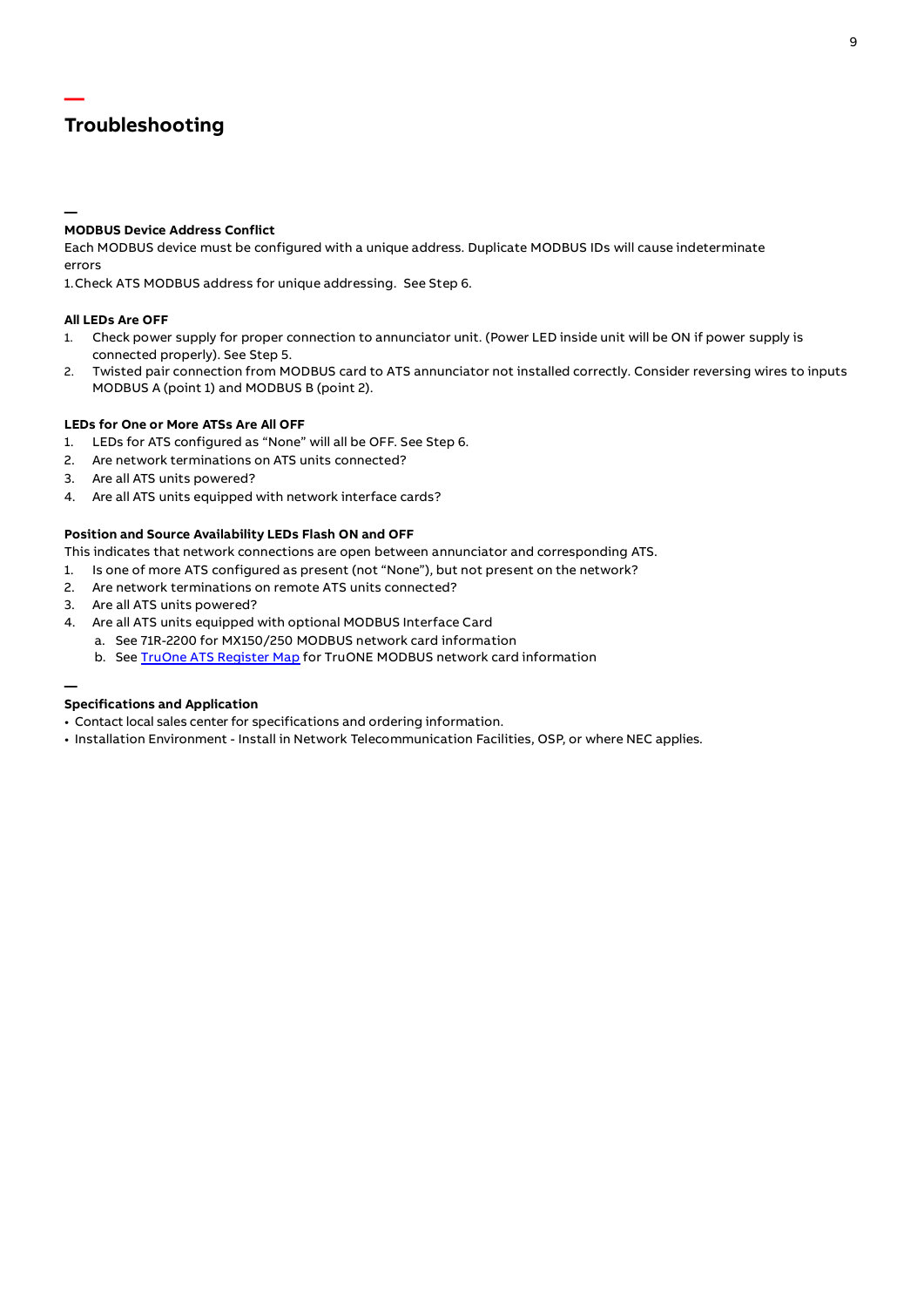# **Notes**

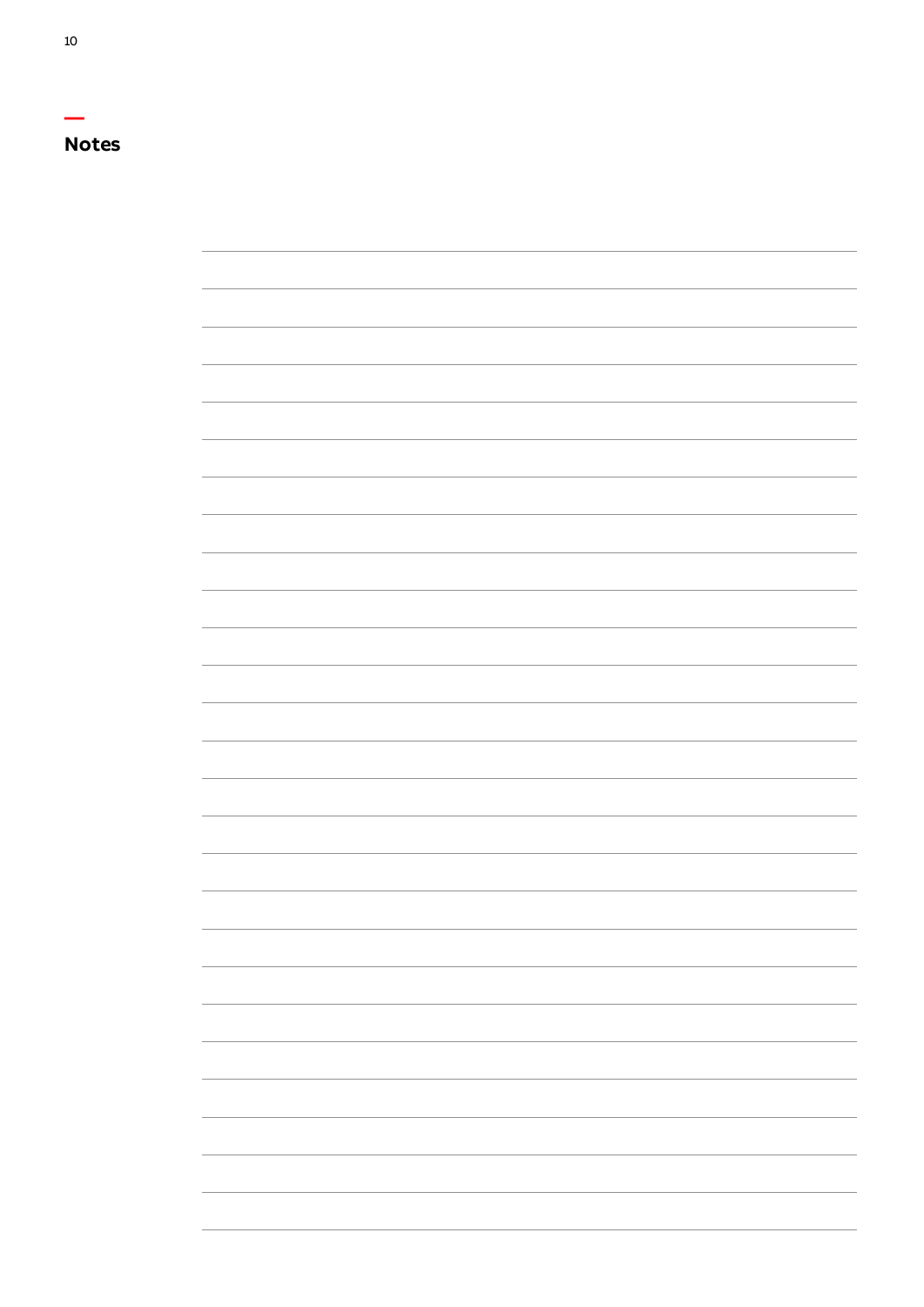

<u> 1989 - Andrea Barbara, Amerikaansk politiker (d. 1989)</u>